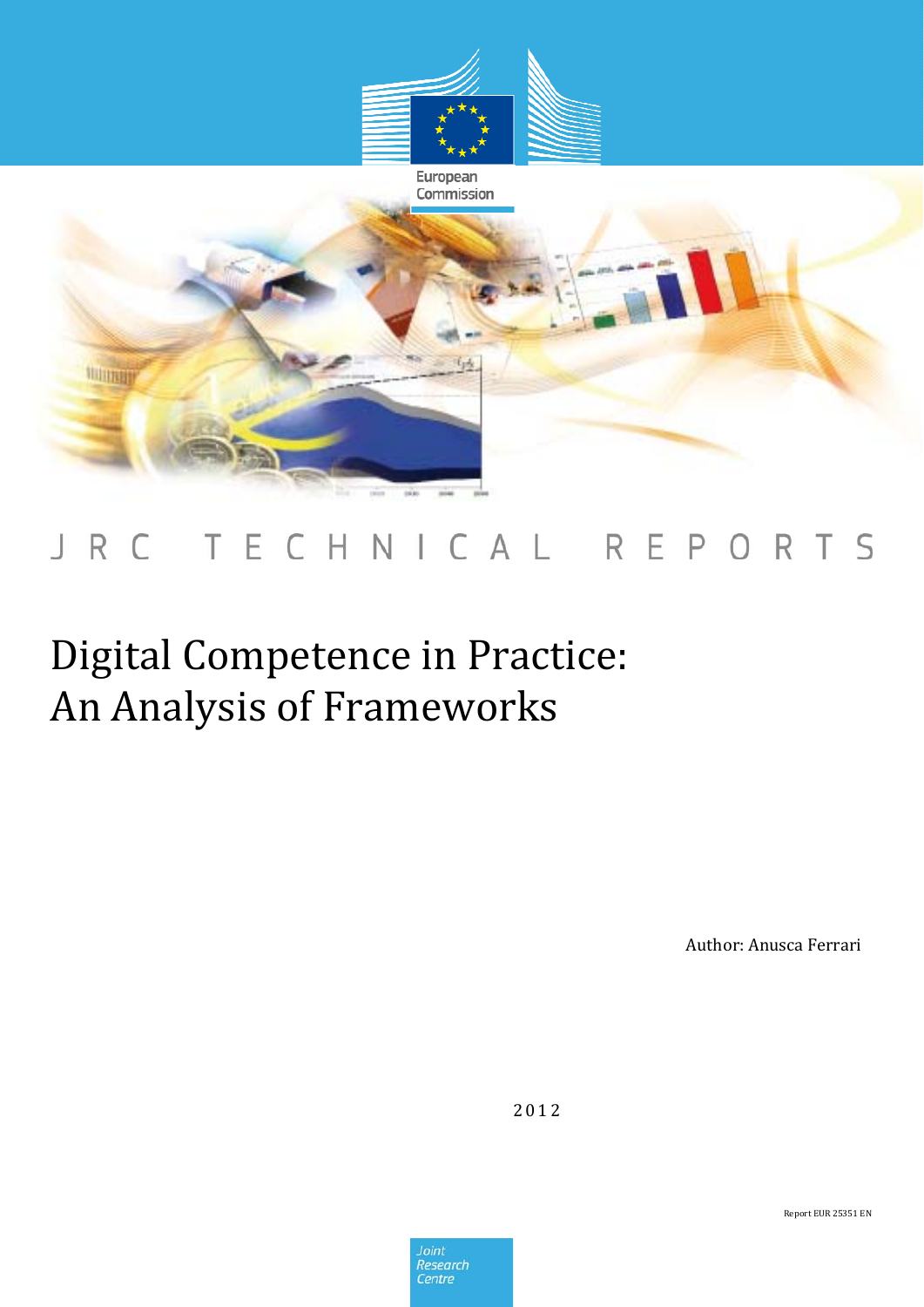European Commission Joint Research Centre Institute for Prospective Technological Studies

Contact information Address: Edificio Expo. c/ Inca Garcilaso, 3. E‐41092 Seville (Spain) E‐mail: jrc‐ipts‐secretariat@ec.europa.eu Tel.: +34 954488318 Fax: +34 954488300

http://ipts.jrc.ec.europa.eu http://www.jrc.ec.europa.eu

This publication is a Technical Report by the Joint Research Centre of the European Commission.

## Legal Notice

Neither the European Commission nor any person acting on behalf of the Commission is responsible for the use which might be made of this publication.

Europe Direct is a service to help you find answers to your questions about the European Union Freephone number (\*): 00 800 6 7 8 9 10 11 (\*) Certain mobile telephone operators do not allow access to 00 800 numbers or these calls may be billed.

A great deal of additional information on the European Union is available on the Internet. It can be accessed through the Europa server http://europa.eu/.

JRC68116

EUR 25351 EN

ISBN 978‐92‐79‐25093‐4 (pdf)

ISSN 1831‐9424 (online)

doi:10.2791/82116

Luxembourg: Publications Office of the European Union, 2012

© European Union, 2012

Reproduction is authorised provided the source is acknowledged.

Printed in Spain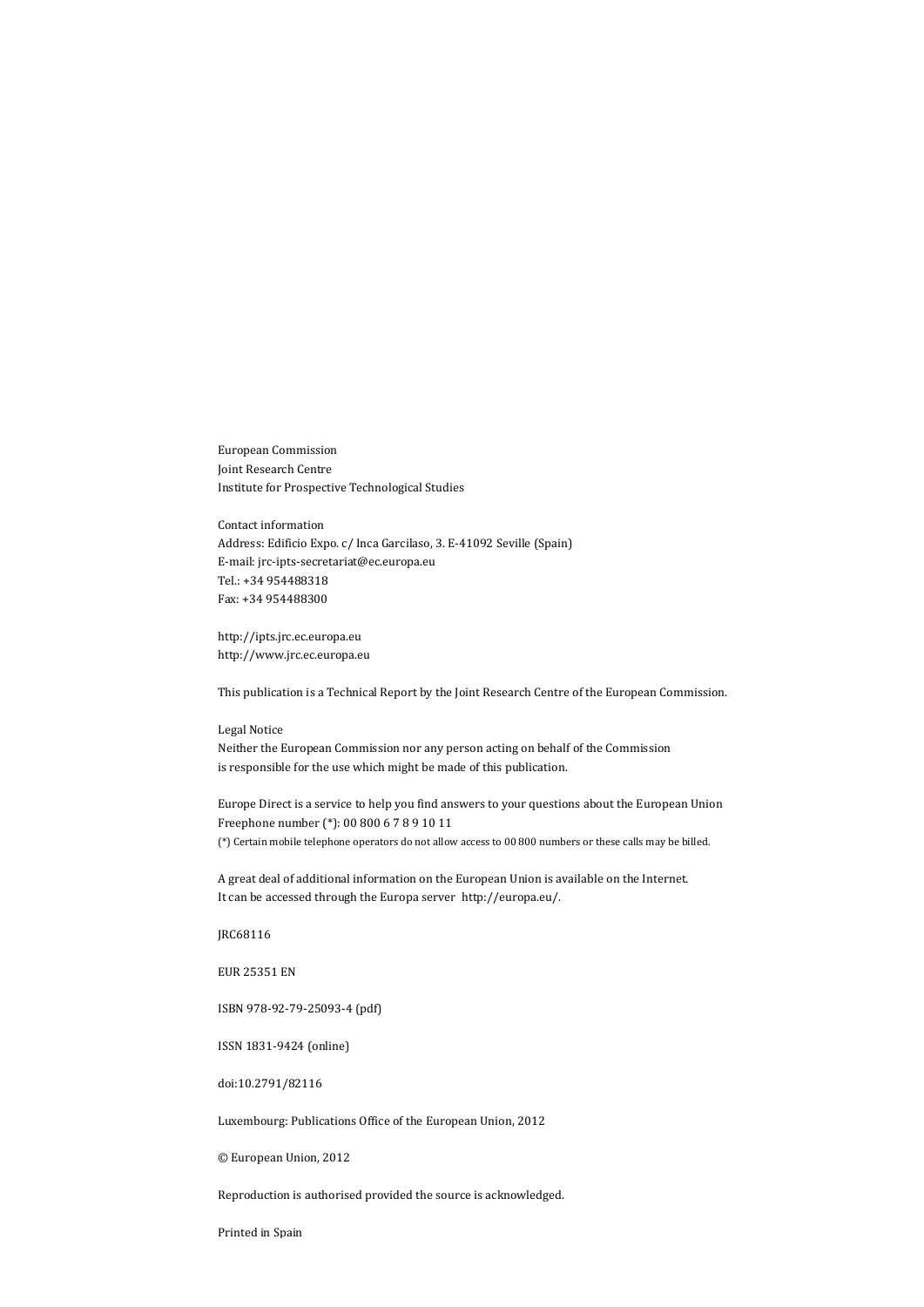European Commission EUR 25351 – Joint Research Centre – Institute for Prospective Technological Studies

Title: Digital Competence in Practice: An Analysis of Frameworks

Author: Anusca Ferrari

Luxembourg: Publications Office of the European Union

EUR – Scientific and Technical Research series – ISSN 1831‐9424 (online)

ISBN 978‐92‐79‐25093‐4(pdf)

doi:10.2791/82116

## **Abstract**

This report aims to identify, select and analyse current frameworks for the development of Digital Competence. Its objective is to understand how Digital Competence is currently perceived and implemented in fifteen cases, drawn from school curricula, implementation initiatives, certification schemes and academic papers. It develops a proposal for a common understanding of Digital Competence and identifies the sub‐competences that compose it.